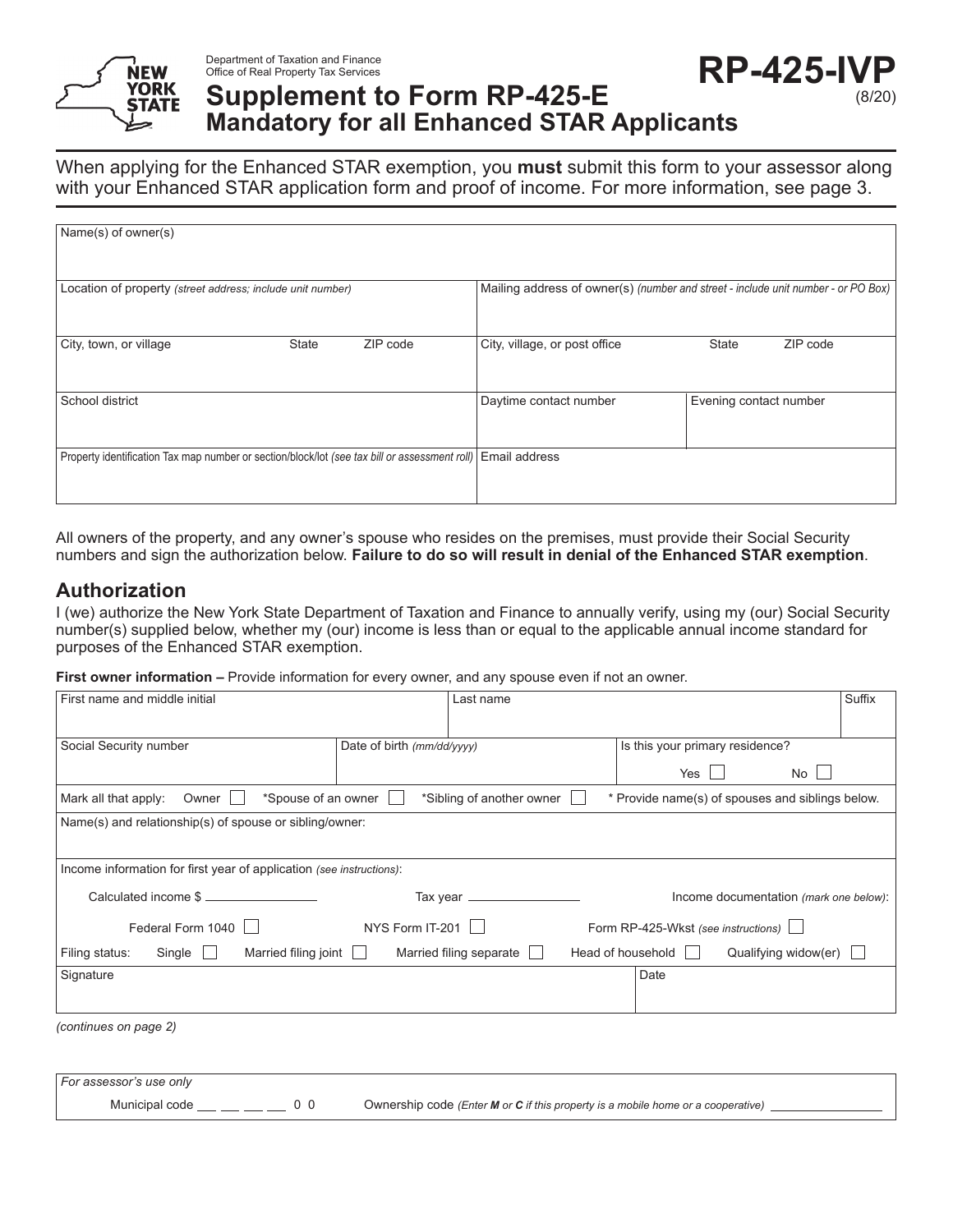#### **RP-425-IVP Page 2** of 3

#### **Additional owner or spouse information –** Provide information for every owner, and any spouse even if not an owner.

| First name and middle initial                                        | Last name                  |                                                  | Suffix |
|----------------------------------------------------------------------|----------------------------|--------------------------------------------------|--------|
|                                                                      |                            |                                                  |        |
| Social Security number                                               | Date of birth (mm/dd/yyyy) | Is this your primary residence?                  |        |
|                                                                      |                            | Yes<br>No I                                      |        |
| *Spouse of an owner<br>Mark all that apply:<br>Owner                 | *Sibling of another owner  | * Provide name(s) of spouses and siblings below. |        |
| Name(s) and relationship(s) of spouse or sibling/owner:              |                            |                                                  |        |
|                                                                      |                            |                                                  |        |
| Income information for first year of application (see instructions): |                            |                                                  |        |
| Calculated income \$                                                 | Tax year $\equiv$          | Income documentation (mark one below):           |        |
| Federal Form 1040                                                    | NYS Form IT-201            | Form RP-425-Wkst (see instructions)              |        |
| Married filing joint<br>Filing status:<br>$Single \Box$              | Married filing separate    | Head of household    <br>Qualifying widow(er)    |        |
| Signature                                                            |                            | Date                                             |        |
|                                                                      |                            |                                                  |        |

#### **Additional owner or spouse information –** Provide information for every owner, and any spouse even if not an owner.

| First name and middle initial                                                                                                           | Last name                               |                                     |                                        | Suffix |
|-----------------------------------------------------------------------------------------------------------------------------------------|-----------------------------------------|-------------------------------------|----------------------------------------|--------|
|                                                                                                                                         |                                         |                                     |                                        |        |
| Social Security number                                                                                                                  | Date of birth (mm/dd/yyyy)              | Is this your primary residence?     |                                        |        |
|                                                                                                                                         |                                         | Yes                                 | No l                                   |        |
| *Spouse of an owner<br>*Sibling of another owner<br>* Provide name(s) of spouses and siblings below.<br>Owner  <br>Mark all that apply: |                                         |                                     |                                        |        |
| Name(s) and relationship(s) of spouse or sibling/owner:                                                                                 |                                         |                                     |                                        |        |
|                                                                                                                                         |                                         |                                     |                                        |        |
| Income information for first year of application (see instructions):                                                                    |                                         |                                     |                                        |        |
| Calculated income \$                                                                                                                    | Tax year $\_\_\_\_\_\_\_\_\_\_\_\_\_\_$ |                                     | Income documentation (mark one below): |        |
| Federal Form 1040                                                                                                                       | NYS Form IT-201                         | Form RP-425-Wkst (see instructions) |                                        |        |
| Married filing joint<br>Filing status:<br>Single                                                                                        | Married filing separate                 | Head of household                   | Qualifying widow(er)                   |        |
| Signature                                                                                                                               |                                         | Date                                |                                        |        |
|                                                                                                                                         |                                         |                                     |                                        |        |

#### **Additional owner or spouse information –** Provide information for every owner, and any spouse even if not an owner.

| First name and middle initial                                        | Last name                  |                                                  | Suffix |  |
|----------------------------------------------------------------------|----------------------------|--------------------------------------------------|--------|--|
|                                                                      |                            |                                                  |        |  |
| Social Security number                                               | Date of birth (mm/dd/yyyy) | Is this your primary residence?                  |        |  |
|                                                                      |                            | Yes<br>No                                        |        |  |
| *Spouse of an owner<br>Mark all that apply:<br>Owner                 | *Sibling of another owner  | * Provide name(s) of spouses and siblings below. |        |  |
| Name(s) and relationship(s) of spouse or sibling/owner:              |                            |                                                  |        |  |
|                                                                      |                            |                                                  |        |  |
| Income information for first year of application (see instructions): |                            |                                                  |        |  |
| Calculated income \$                                                 | Tax year _____________     | Income documentation (mark one below):           |        |  |
| Federal Form 1040                                                    | NYS Form IT-201            | Form RP-425-Wkst (see instructions)              |        |  |
| Married filing joint<br>Filing status:<br>$Single$                   | Married filing separate    | Head of household  <br>Qualifying widow(er)      |        |  |
| Signature                                                            |                            | Date                                             |        |  |
|                                                                      |                            |                                                  |        |  |